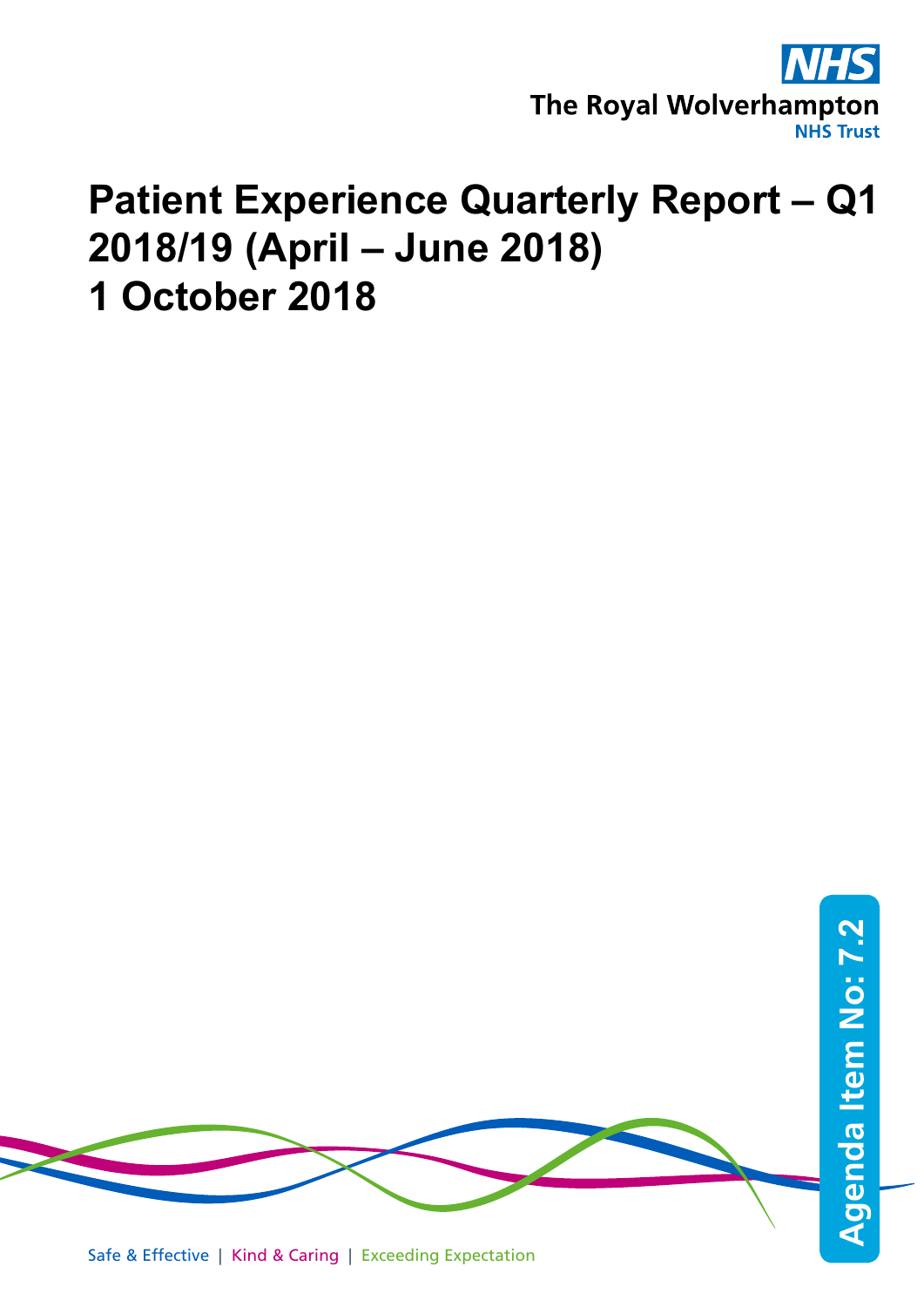# The Royal Wolverhampton NHS



**NHS Trust** 

| <b>Trust Board Report</b>        |                                                                                                                                                                                                                                                                                                                                                                                                                                                                                                                                                                                                                                                                                                                                                                                                                         |  |  |  |  |  |  |
|----------------------------------|-------------------------------------------------------------------------------------------------------------------------------------------------------------------------------------------------------------------------------------------------------------------------------------------------------------------------------------------------------------------------------------------------------------------------------------------------------------------------------------------------------------------------------------------------------------------------------------------------------------------------------------------------------------------------------------------------------------------------------------------------------------------------------------------------------------------------|--|--|--|--|--|--|
| <b>Meeting Date:</b>             | 1 <sup>st</sup> October 2018                                                                                                                                                                                                                                                                                                                                                                                                                                                                                                                                                                                                                                                                                                                                                                                            |  |  |  |  |  |  |
| Title:                           | Patient Experience Quarterly Report - Q1 2018/19<br>(April – June 2018)                                                                                                                                                                                                                                                                                                                                                                                                                                                                                                                                                                                                                                                                                                                                                 |  |  |  |  |  |  |
| <b>Executive Summary:</b>        | This report provides an update to the Board of the<br>progress of agreed patient experience metrics, an<br>overview of key issues arising out of feedback from<br>patients, carers and relatives about their experience<br>of care and an overview of progress of work<br>programmes to improve the experience of patients<br>at RWT.                                                                                                                                                                                                                                                                                                                                                                                                                                                                                   |  |  |  |  |  |  |
|                                  | Divisional dashboards are attached which detail<br>performance at divisional level and also show<br>comparisons against national average.                                                                                                                                                                                                                                                                                                                                                                                                                                                                                                                                                                                                                                                                               |  |  |  |  |  |  |
| <b>Action Requested:</b>         | <b>Receive</b>                                                                                                                                                                                                                                                                                                                                                                                                                                                                                                                                                                                                                                                                                                                                                                                                          |  |  |  |  |  |  |
| For the attention of the Board   |                                                                                                                                                                                                                                                                                                                                                                                                                                                                                                                                                                                                                                                                                                                                                                                                                         |  |  |  |  |  |  |
| Assure                           | Compliance with statutory regulations for complaint<br>handling i.e. The NHS and Social Care complaint<br>Regulations 2009 <sup>1</sup><br>Complaint handling approach based<br>the<br>on<br>principles of good complaints' handling. These have<br>been published by the Parliamentary and Health<br>Service Ombudsman and endorsed by the Local<br>Government Ombudsman and the principles are:<br>Getting it right<br>Being customer focused<br>Being open and accountable<br>Acting fairly and proportionately<br>Putting things right<br>Seeking continuous improvement<br>Compliance with all mandatory patient<br>٠<br>surveys.<br>Number of cases breaches occurred. Internal data<br>for complaints management. Calculations made<br>against organisational timeframe in accordance<br>with complaints policy. |  |  |  |  |  |  |
| <b>Advise</b>                    | The Royal Wolverhampton Trust are below national<br>results for FFT recommendation rate                                                                                                                                                                                                                                                                                                                                                                                                                                                                                                                                                                                                                                                                                                                                 |  |  |  |  |  |  |
| <b>Alert</b>                     | None                                                                                                                                                                                                                                                                                                                                                                                                                                                                                                                                                                                                                                                                                                                                                                                                                    |  |  |  |  |  |  |
| <b>Author + Contact Details:</b> | alison.dowling1@nhs.net<br>Tel 01902 695363                                                                                                                                                                                                                                                                                                                                                                                                                                                                                                                                                                                                                                                                                                                                                                             |  |  |  |  |  |  |

<span id="page-1-0"></span><sup>1</sup> [http://www.legislation.gov.uk/uksi/2009/309/pdfs/uksi\\_20090309\\_en.pdf](http://www.legislation.gov.uk/uksi/2009/309/pdfs/uksi_20090309_en.pdf)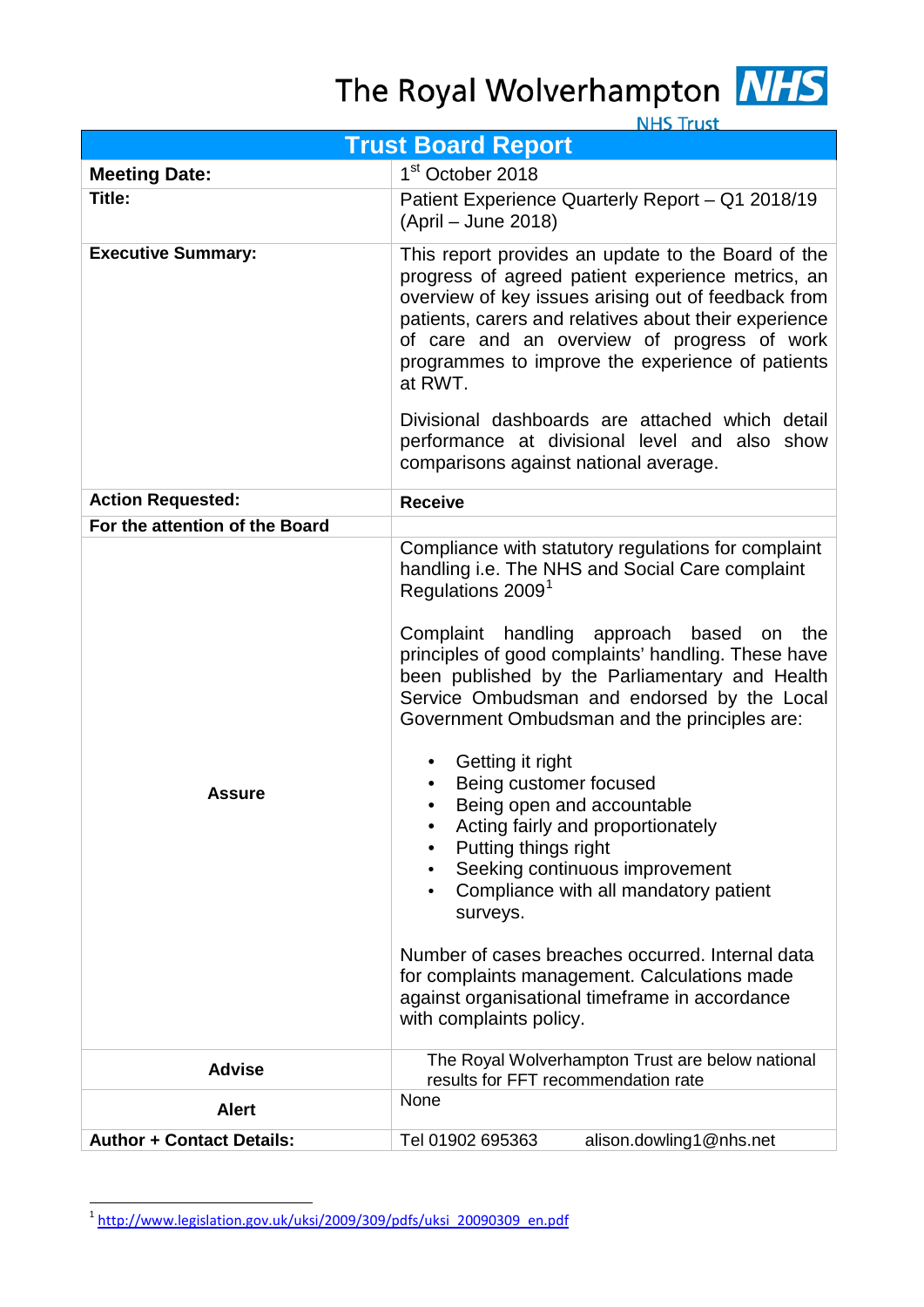| <b>Links to Trust Strategic Objectives</b> | 1. Create a culture of compassion, safety and quality<br>2. Proactively seek opportunities to develop our services                                                                                                                                                                                                                          |
|--------------------------------------------|---------------------------------------------------------------------------------------------------------------------------------------------------------------------------------------------------------------------------------------------------------------------------------------------------------------------------------------------|
| <b>Resource Implications:</b>              | None                                                                                                                                                                                                                                                                                                                                        |
|                                            |                                                                                                                                                                                                                                                                                                                                             |
| <b>CQC Domains</b>                         | <b>Safe:</b> patients, staff and the public are protected from abuse and<br>avoidable harm.<br>Effective: care, treatment and support achieves good outcomes,<br>helping people maintain quality of life and is based on the best available                                                                                                 |
|                                            | evidence.<br><b>Caring:</b> Staff aim to involve and treat everyone with compassion,<br>kindness, dignity and respect.                                                                                                                                                                                                                      |
|                                            | Responsive: services are organised so that they meet people's needs.<br><b>Well-led:</b> the leadership, management and governance of the<br>organisation make sure it's providing high-quality care that's based around<br>individual needs, that it encourages learning and innovation, and that it<br>promotes an open and fair culture. |
| <b>Equality and Diversity Impact</b>       | N/A                                                                                                                                                                                                                                                                                                                                         |
| <b>Risks: BAF/TRR</b>                      | None                                                                                                                                                                                                                                                                                                                                        |
| <b>Risk: Appetite</b>                      | Risk will be dependent upon compliance with statutory<br>timeframes for complaint handling and PHSO<br>recommendations.                                                                                                                                                                                                                     |
| <b>Public or Private:</b>                  | Public                                                                                                                                                                                                                                                                                                                                      |
| Other formal bodies involved:              | None                                                                                                                                                                                                                                                                                                                                        |
| <b>References</b>                          |                                                                                                                                                                                                                                                                                                                                             |
| <b>NHS Constitution:</b>                   | In determining this matter, the Board should have regard to<br>the Core principles contained in the Constitution of:<br>Equality of treatment and access to services                                                                                                                                                                        |

• High standards of excellence and professionalism

• Accountability through local influence and scrutiny

• Service user preferences • Cross community working

• Best Value<br>• Accountabi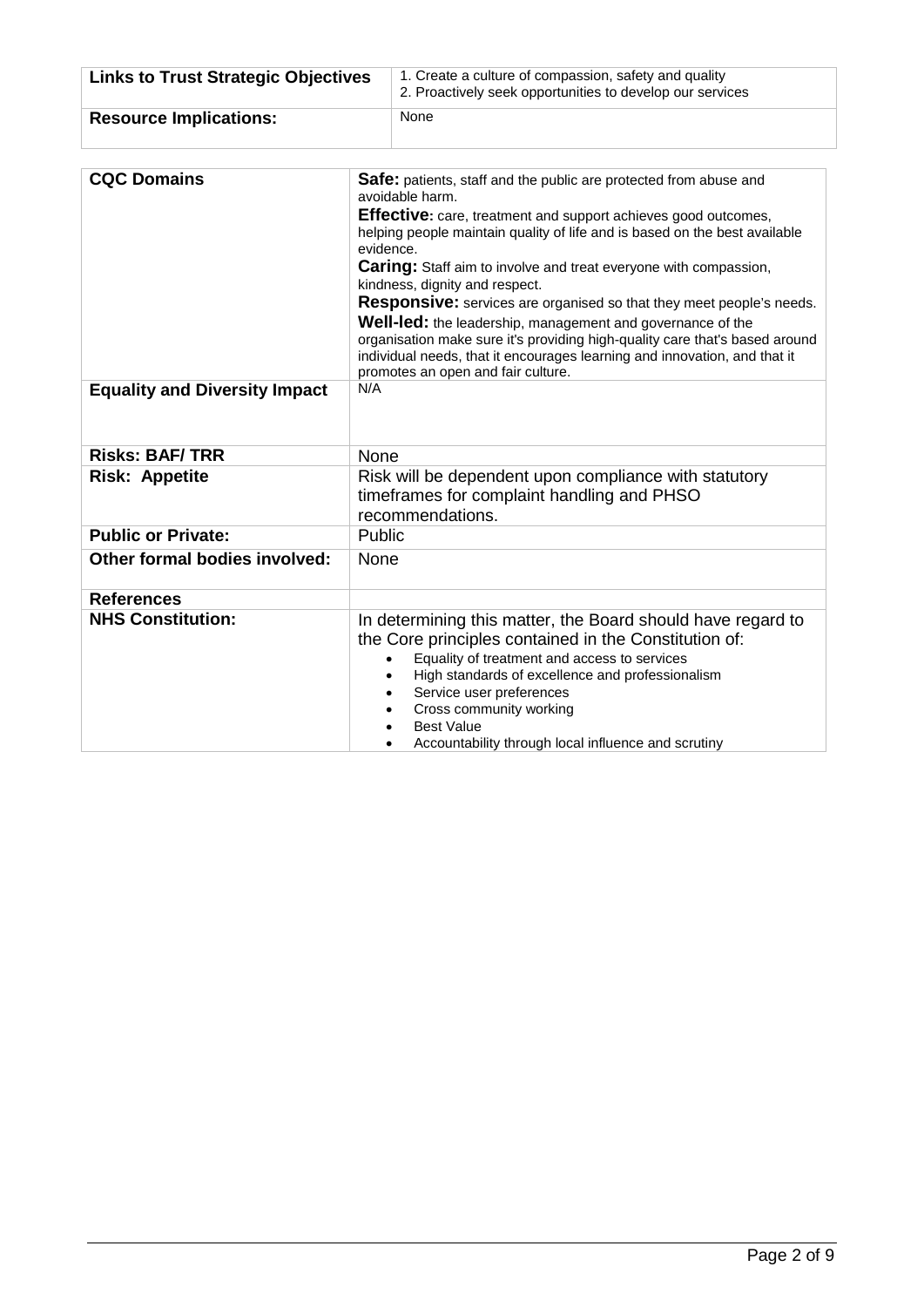## **Report Details**

### 1 **Formal Complaints**

The Trust received 86 formal complaints in Q1 2018/19, compared to 119 in Q4 2017/18. This represents an overall decrease of 28% when compared to the previous quarter and a reduction of 12% compared to Q1 in 2017/18.

In Q1 18/19, 84 complaints were closed compared to 102 in Q4 which is a decrease of a decrease of 18%.

This quarter sees the first reporting for the new three divisions, where it noted that all divisions have experienced a reduction based on volume of complaints activity for the respective directorates in previous quarters. Reductions in volume were 22% for Division 1 and 33% for each of Division 2 and 3.

No complaints were received or closed for Estates and Facilities and Corporate Directorates compared to 1 case in Q4 2017/18.

In Q1 2018/19, from the 84 cases closed it can be noted that 100% of complaints were investigated and responded to within the organisational timeframe of 30 working days or consent to breach was agreed due to were extenuating circumstances or complexity. It is pleasing to note that this is consistent with the compliancy of 100% as experienced in Q4 2017/18. The dashboards will in future show the timescales regardless of whether consent has been sought or not.

Overall in terms of outcomes for all divisions the Trust has experienced 68% of cases not upheld, 27% partially and 5% upheld. However both Division 1 (73%) and 2 (80%) are above the national average of 35.7% for complaint cases **not upheld,** and all divisions are significantly lower than national average of 33.60% for cases **Upheld.**

In terms of key themes, general care of patient features highly for Divisions 2 and 3, and a deep dive into these cases will be undertaken and shared with the divisions to address any concerns relating to these increases.

12 complaints were re-opened this quarter. The Patient Experience Team Manager is currently assessing each request for the appropriateness of re-opening.

This quarter 4 cases were referred to the PHSO for consideration. These relate to Dermatology, general surgery (2 cases) and T & O (joint with UHNM). The number of complaints which are considered for an investigation by the PHSO (1 case), represents 4.65% of the total complaints received.

In terms of outcomes from investigations undertaken by the PHSO and completed, there were 2 complaints which were closed in this period of which 1 was not upheld (ED) and another partially upheld (Respiratory) although there was no financial redress.

## **Friends and Family Test**

The volume of PALS concerns continues to reduce where in quarter 1 285 were received Trustwide. The themes for PALS concerns mirror those for formal complaints with Delay, General Care of Patient and Attitude being the top 3 categories.

As at June 2018, the Trust has an overall FFT recommendation rate of 93% and a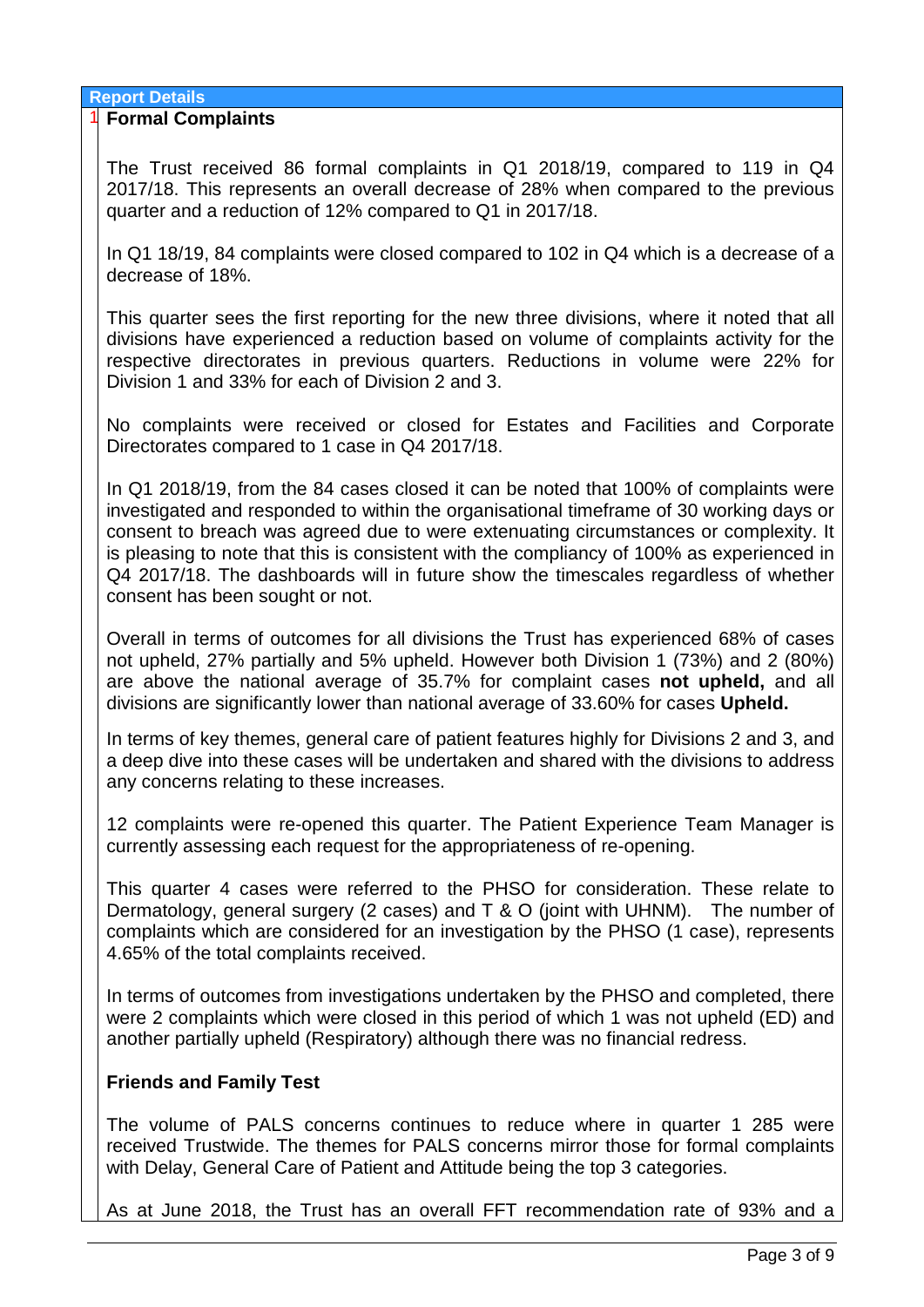response rate of 18%. The Trust is above national average for recommendation rates for ED, Outpatients and some Maternity areas. Whilst resources have been supplied there is still minimal uptake for FFT for some paediatric areas and work is on-going to promote further and to address issues with the FFT contracted provider.

In terms of FFT response rates, all main areas are above national average with the exception of some maternity services touch points. A new system has been implemented and testing is underway for the automatic transfer of data for all touch points to be delivered ensuring higher level of responses.

## **Volunteering**

In conjunction with Finance, Nursing and HR colleagues we have revised and updated our records of volunteers. We will review our volunteer list on a three monthly basis with the units/departments to ensure the Trust has an up to date and accurate database.

Volunteers supported the PLACE audit in April (Patient Led Assessment of the Care Environment) on behalf of our Estates team. As part of a structured survey volunteers went out to clinical areas with staff to consider food choice and standards for patients, and also hygiene and cleanliness of areas. Results should be published very soon.

### **Appendices**

| <b>APPENAILLES</b> |                                                   |
|--------------------|---------------------------------------------------|
|                    | <sup>1</sup> Emerging issues/themes and Assurance |
|                    | Q1 2018/19 Dashboards for Division 1, 2 and 3     |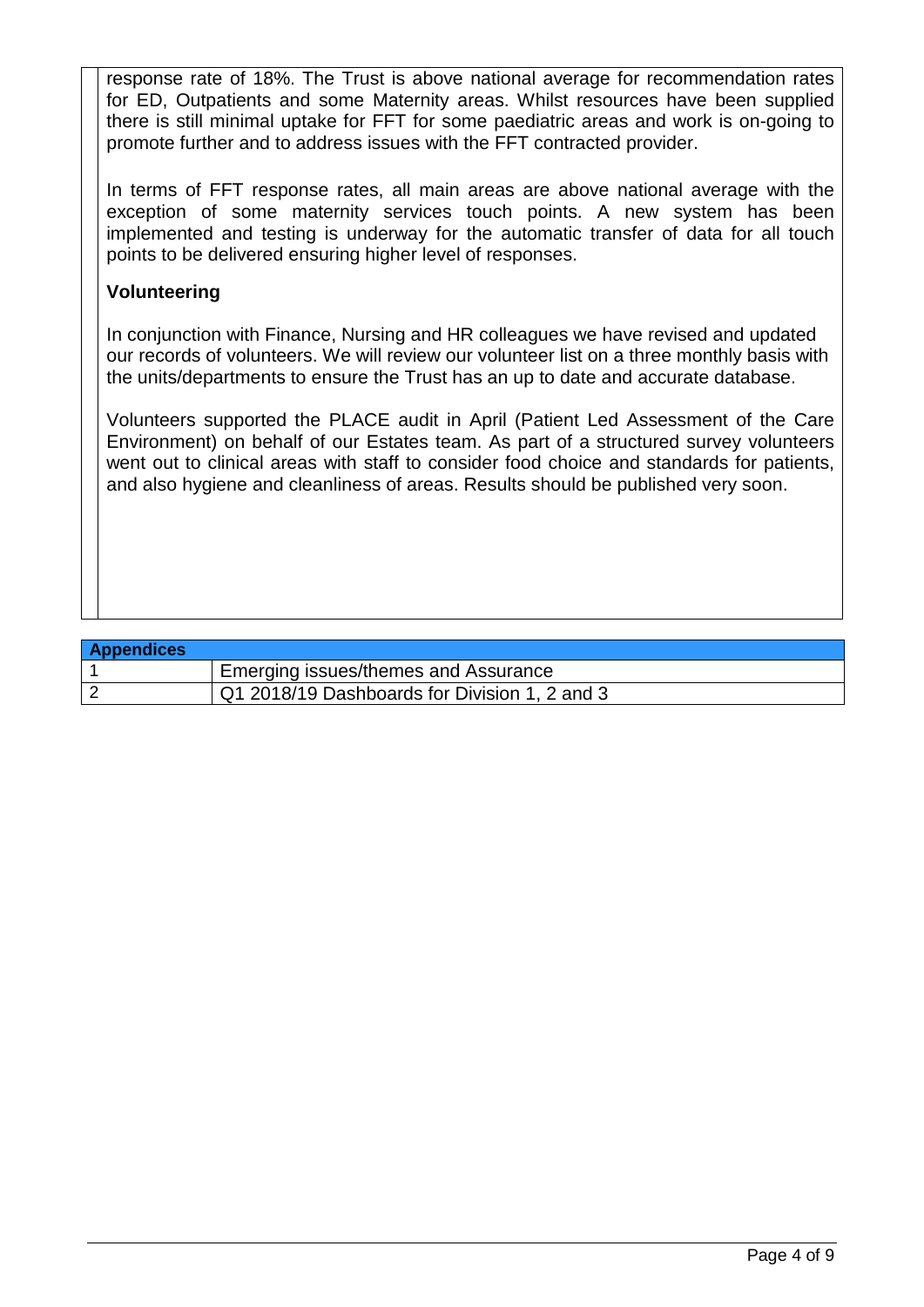## **OVERVIEW REPORT TO BOARD**

The key headlines/issues and levels of assurance are set out below, and are graded as follows:

| Assurance level*  | Colour to use in 'Assurance level*' column below                                                            |
|-------------------|-------------------------------------------------------------------------------------------------------------|
| Assured           | Green – there are no gaps in assurance                                                                      |
| Partially assured | Amber - there are gaps in assurance but we are assured                                                      |
|                   | appropriate action plans are in place to address these                                                      |
| Not assured       | Red - there are significant gaps in assurance and we are not                                                |
|                   | assured as to the adequacy of current action plans                                                          |
|                   | If red, commentary is needed in "Next Actions" to indicate what will move the matter<br>to "full assurance" |

| <b>Key issue</b>                                                                                                                                                                                                                                                                                                                                                                                                                                                                                                                                  | <b>Assurance</b><br>level* | <b>Committee</b><br>update | <b>Next action(s)</b>                                                                                                                                                                                                                                       | <b>Timescale</b>                                                                                                                                                                                                                                                |
|---------------------------------------------------------------------------------------------------------------------------------------------------------------------------------------------------------------------------------------------------------------------------------------------------------------------------------------------------------------------------------------------------------------------------------------------------------------------------------------------------------------------------------------------------|----------------------------|----------------------------|-------------------------------------------------------------------------------------------------------------------------------------------------------------------------------------------------------------------------------------------------------------|-----------------------------------------------------------------------------------------------------------------------------------------------------------------------------------------------------------------------------------------------------------------|
| Below national results for<br>FFT recommendation rate                                                                                                                                                                                                                                                                                                                                                                                                                                                                                             |                            |                            | Each<br>month<br>the<br>reports in relation to<br>FFT are analysed<br>where<br>and<br>the<br>appropriate,<br>lowest<br>five<br>performing areas for<br>response<br>and<br>recommendation<br>targeted<br>are<br>rate<br>with direct work for<br>improvement. | 30 June 2018                                                                                                                                                                                                                                                    |
| Compliance with statutory<br>regulations for complaint<br>handling i.e. The NHS<br>and Social Care complaint<br>Regulations 2009 <sup>2</sup><br>Complaint<br>handling<br>approach based on the<br>principles<br>of<br>good<br>complaints<br>handling.<br>These<br>have<br>been<br>published<br>by<br>the<br>Parliamentary and Health<br>Service Ombudsman and<br>endorsed by the Local<br>Government Ombudsman<br>and the principles are:<br>Getting it right<br>Being customer<br>focused<br>Being open and<br>accountable<br>Acting fairly and |                            |                            | <b>Ensuring complaints</b><br>training delivered<br>annually and is<br>based on principles<br>from the PHSO, and<br>this is also reflected<br>in current policy.                                                                                            | 31 March<br>2018.<br>Complaints<br>training<br>delivered 15 <sup>th</sup><br>February<br>2018.<br>The policy is<br>currently<br>being<br>amended to<br>include<br><b>Primary Care</b><br>practices and<br>will be ratified<br>in the<br>forthcoming<br>quarter. |

<span id="page-5-0"></span><sup>2</sup> [http://www.legislation.gov.uk/uksi/2009/309/pdfs/uksi\\_20090309\\_en.pdf](http://www.legislation.gov.uk/uksi/2009/309/pdfs/uksi_20090309_en.pdf)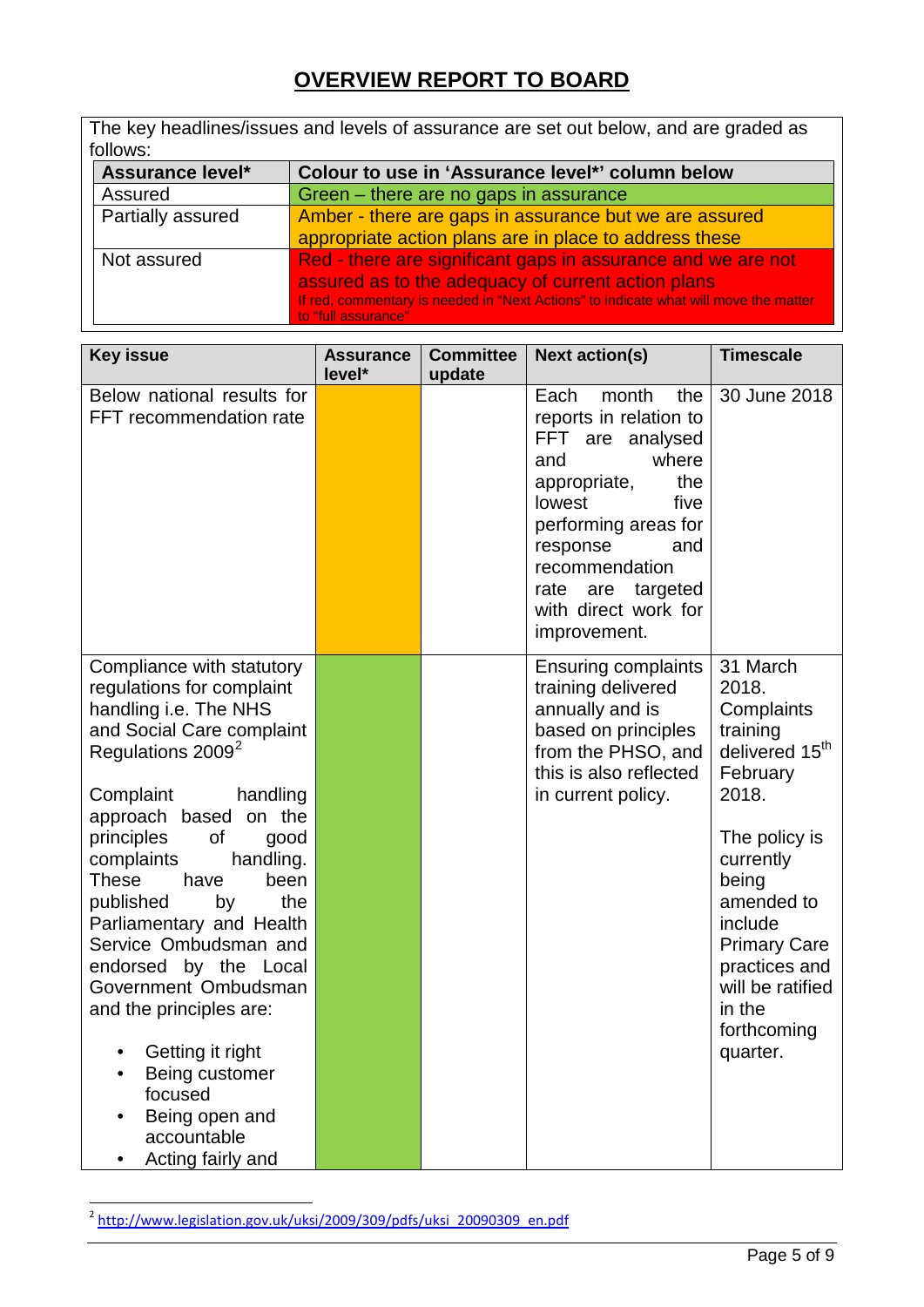| <b>Key issue</b>                                                                                                                                                                          | <b>Assurance</b><br>level* | <b>Committee</b><br>update | <b>Next action(s)</b>                                                                                                                       | <b>Timescale</b>   |
|-------------------------------------------------------------------------------------------------------------------------------------------------------------------------------------------|----------------------------|----------------------------|---------------------------------------------------------------------------------------------------------------------------------------------|--------------------|
| proportionately<br>Putting things right<br>Seeking<br>continuous<br>improvement<br>Compliance with all<br>$\bullet$<br>mandatory patient<br>surveys.                                      |                            |                            |                                                                                                                                             |                    |
| Number of cases<br>breaches occurred.<br>Internal data for<br>complaints management.<br>Calculations made<br>against organisational<br>timeframe in accordance<br>with complaints policy. |                            |                            | Breach meetings to<br>continue to be held<br>monthly, where<br>appropriate.<br>Although no<br>meetings required<br>since September<br>2017. | Monthly<br>review. |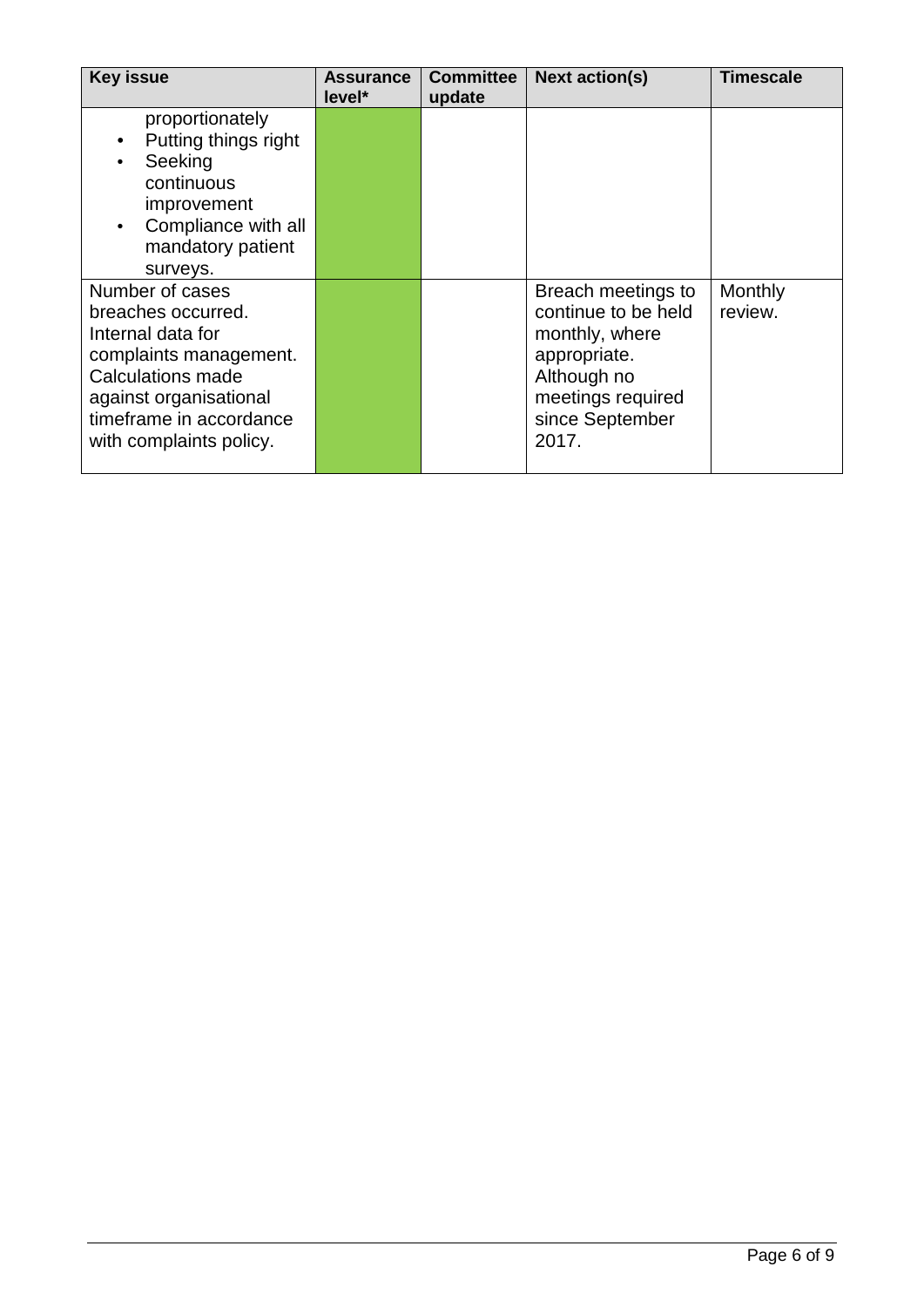**Appendix 1 Emerging issues/themes and Assurance**

| <b>Theme</b>                                                                                     | <b>Specific</b><br><b>Item</b><br><b>Reviewed</b><br>(Data<br>source)             | Information used to make the<br>judgement of assurance (inc<br>independent assurance -<br>indicate timeliness by<br>completing next column) |                                                                                                                                                        | $IA^*$<br>(use<br>key<br>below)                                                                                                                     | <b>Emerging</b><br><b>Issue/Outcome</b><br>and any on-going<br>risk<br>(So what<br>factor)                                         | <b>Action required</b>                                                                                     | Lead                              | <b>Action</b><br>due date   |
|--------------------------------------------------------------------------------------------------|-----------------------------------------------------------------------------------|---------------------------------------------------------------------------------------------------------------------------------------------|--------------------------------------------------------------------------------------------------------------------------------------------------------|-----------------------------------------------------------------------------------------------------------------------------------------------------|------------------------------------------------------------------------------------------------------------------------------------|------------------------------------------------------------------------------------------------------------|-----------------------------------|-----------------------------|
|                                                                                                  |                                                                                   | <b>Positive</b>                                                                                                                             | <b>Negative</b>                                                                                                                                        |                                                                                                                                                     |                                                                                                                                    |                                                                                                            |                                   |                             |
| Number of cases<br>breaches<br>occurred.                                                         | Specific data<br>in relation to<br>complaints<br>management<br>for Q1<br>activity | Internal data<br>for complaints<br>management.<br>Calculations<br>made against<br>organisational<br>timeframe in<br>accordance              | Internal data<br>although is<br>nationally<br>reported.<br>Comparisons<br>against previous<br>quarters                                                 | 3<br>Low compliance<br>with timescales<br>given in complaints<br>policy or no<br>compliance with<br>ensuring consent<br>sought from<br>complainant. |                                                                                                                                    | Check and<br>challenge meetings<br>booked for<br>remainder of the<br>year.                                 | A Dowling                         | Through<br>out the<br>year. |
|                                                                                                  |                                                                                   | with<br>complaints<br>policy. These<br>are not<br>necessarily<br>statutory<br>timescales.                                                   | previously<br>meant there had<br>been a<br>downward trend<br>of compliance<br>although since<br>the new policy<br>this has<br>subsequently<br>reduced. |                                                                                                                                                     | Audit of six months<br>indicated high level<br>of extensions<br>sought completed.                                                  | Audit of complaint<br>checklist outcomes<br>to continue to<br>ensure full<br>compliance with the<br>policy | A Dowling                         | monthly                     |
| <b>Below national</b><br>results for FFT<br>recommendation<br>rate                               | NHS England<br>and on TDA<br>website.                                             | Comparisons<br>of results<br>published on<br>websites and<br>those received<br>from our FFT<br>provider.                                    | Low comparison<br>for some areas,<br>although the<br>response rate is<br>greater for<br>some.                                                          | 3                                                                                                                                                   | <b>Potential for</b><br>recommendation<br>rate to continue to<br>decline when<br>compared to<br>national and<br>regional averages. | To monitor continual<br>recommendation<br>rates monthly and<br>compare to<br>national/regional<br>average. | A Dowling                         | Monthly                     |
| Obs and Gynae<br>received the<br>highest volume of<br>complaints for third<br>quarter for Div 1. | Complaint<br>activity data<br>from Datix.                                         | Internal data<br>for complaints<br>management<br>received for<br>the quarter.                                                               | Comparisons<br>against previous<br>quarters have<br>shown<br>increased                                                                                 | 3                                                                                                                                                   | Increased volume<br>could be indicator<br>for negative patient<br>experience metrics.                                              | Senior nursing staff<br>in area to monitor<br>weekly real time<br>information from<br>FFT results to       | Hazel<br>Remmett-<br><b>Booth</b> | Weekly                      |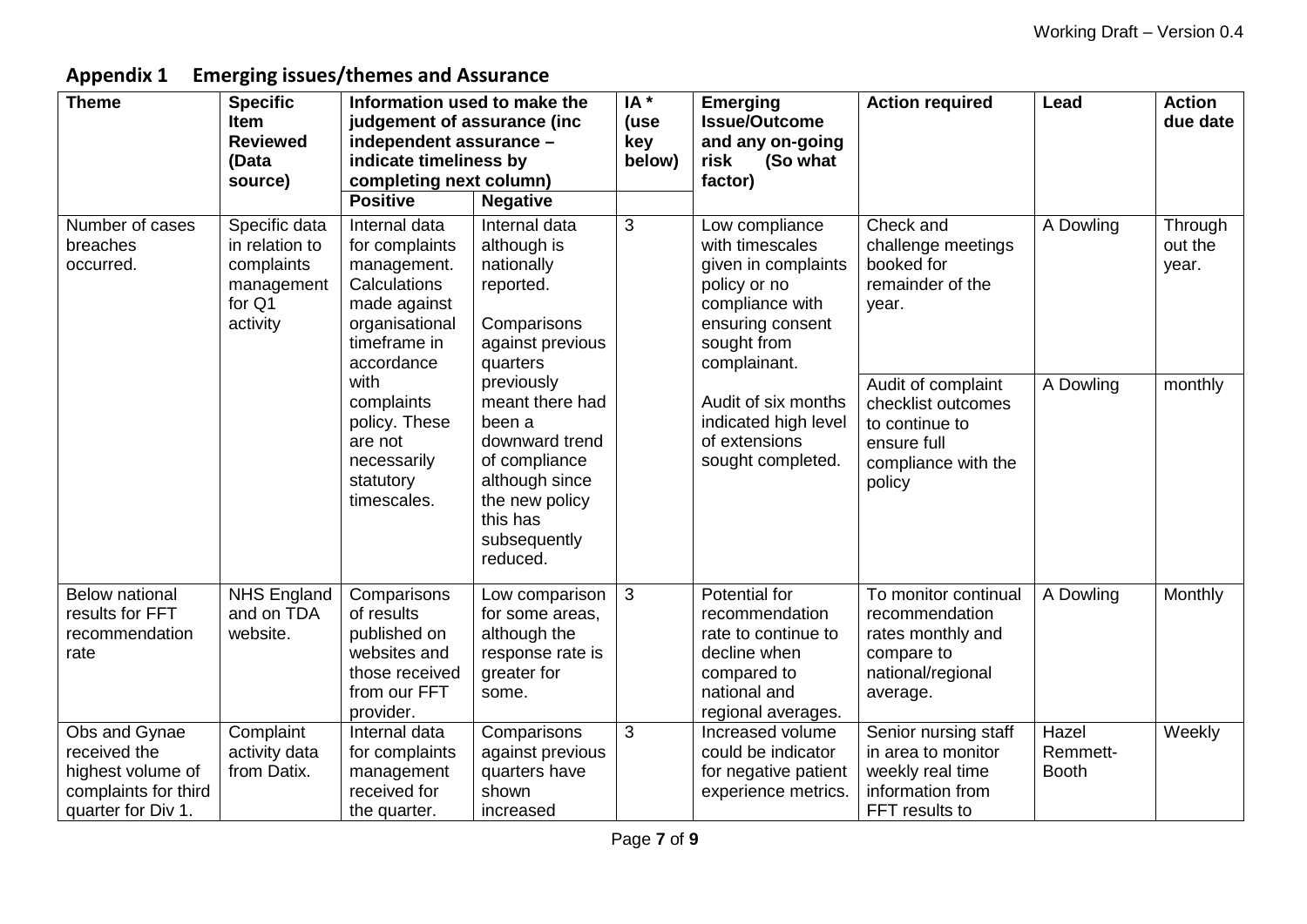| <b>Theme</b>                                                           | <b>Specific</b><br><b>Item</b><br><b>Reviewed</b><br>(Data | Information used to make the<br>judgement of assurance (inc<br>independent assurance -<br>indicate timeliness by |                                                                                                                                         | $IA*$<br>(use<br>key<br>below) | <b>Emerging</b><br><b>Issue/Outcome</b><br>and any on-going<br>risk<br>(So what                                                                        | <b>Action required</b>                                                                                                                                      | Lead                          | <b>Action</b><br>due date          |
|------------------------------------------------------------------------|------------------------------------------------------------|------------------------------------------------------------------------------------------------------------------|-----------------------------------------------------------------------------------------------------------------------------------------|--------------------------------|--------------------------------------------------------------------------------------------------------------------------------------------------------|-------------------------------------------------------------------------------------------------------------------------------------------------------------|-------------------------------|------------------------------------|
|                                                                        | source)                                                    | completing next column)                                                                                          |                                                                                                                                         |                                | factor)                                                                                                                                                |                                                                                                                                                             |                               |                                    |
|                                                                        |                                                            | <b>Positive</b>                                                                                                  | <b>Negative</b>                                                                                                                         |                                |                                                                                                                                                        |                                                                                                                                                             |                               |                                    |
| (An increase of<br>$17%$ ).                                            |                                                            | Directorate<br>information not<br>reported on<br>nationally                                                      | volume (17%).<br><b>Directorate</b><br>information not<br>reported on<br>nationally<br>although effects<br>Trust's national<br>average. |                                | Although looking at<br>FFT results for<br>Ward D7 Gynae,<br>recommendation<br>rate improved from<br>82% to 88%.                                        | highlight key themes<br>from % of patients<br>who would not<br>recommend service.                                                                           |                               |                                    |
| Percentage of FFT<br>non-recommend<br>for some areas<br>above 10%.     | <b>NHS England</b><br>and on TDA<br>website.               | Directorate<br>information not<br>reported on<br>nationally                                                      | Directorate<br>information not<br>reported on<br>nationally<br>although effects<br>Trust's national<br>average score.                   | 3                              | High % of non -<br>recommend may<br>be indicator for<br>declining care<br>although must be<br>taken into context<br>for volume of<br>survey responses. | (a) Patient<br>Experience to<br>deliver some<br>outreach<br>sessions for<br>areas where<br>higher than 10%<br>would not<br>recommend.                       | Patient<br>Experience<br>Team | 31<br>August<br>2018               |
|                                                                        |                                                            |                                                                                                                  |                                                                                                                                         |                                |                                                                                                                                                        | (b) Wards C24 and<br>C <sub>25</sub> to increase<br>FFT response<br>and<br>recommendation<br>rate by installing<br>survey on<br>electronic ward<br>devices. | Heather<br>Woodward           | 30 Sept<br>2018                    |
| FFT - lack of<br>uptake on survey<br>for community and<br>paeds areas. | NHS England<br>and on TDA<br>website.                      | Internal data<br>for complaints<br>management<br>received for                                                    | <b>Directorate</b><br>information not<br>reported on<br>nationally                                                                      | 3                              | Lack of surveys in<br>key areas does not<br>allow accurate<br>information to                                                                           | Meeting<br>(a)<br>arranged with<br>FFT provider to<br>address these                                                                                         | Alison<br>Dowling             | 8 <sup>th</sup><br>August<br>2018. |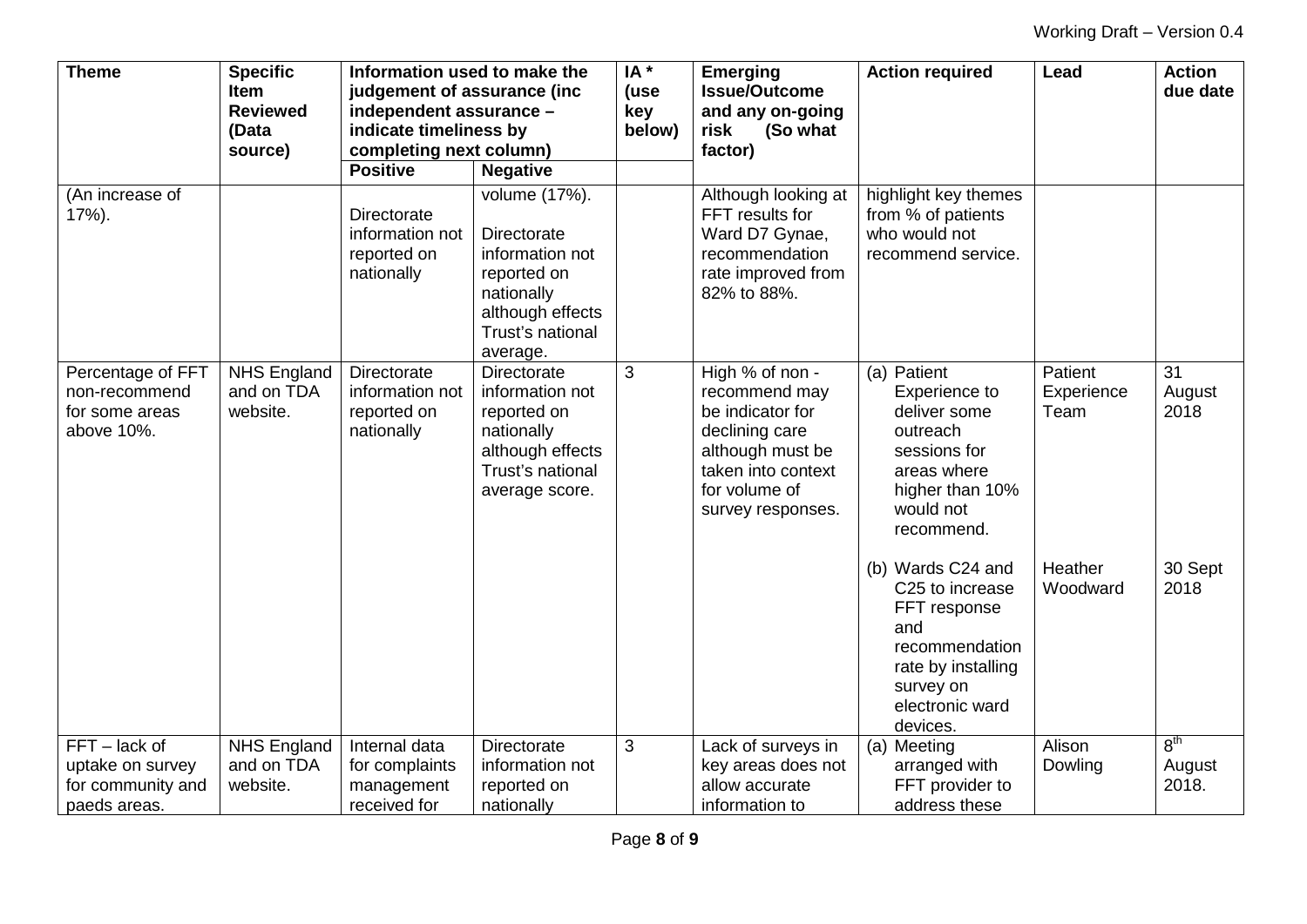| <b>Theme</b> | <b>Specific</b><br>Item<br><b>Reviewed</b><br>(Data<br>source) | Information used to make the<br>judgement of assurance (inc.<br>independent assurance -<br>indicate timeliness by<br>completing next column) |                                                        | $IA*$<br>(use<br>key<br>below) | <b>Emerging</b><br><b>Issue/Outcome</b><br>and any on-going<br>(So what<br>risk<br>factor) | <b>Action required</b>                                                                                                                                                                                                    | Lead                                     | <b>Action</b><br>due date                   |
|--------------|----------------------------------------------------------------|----------------------------------------------------------------------------------------------------------------------------------------------|--------------------------------------------------------|--------------------------------|--------------------------------------------------------------------------------------------|---------------------------------------------------------------------------------------------------------------------------------------------------------------------------------------------------------------------------|------------------------------------------|---------------------------------------------|
|              |                                                                | <b>Positive</b>                                                                                                                              | <b>Negative</b>                                        |                                |                                                                                            |                                                                                                                                                                                                                           |                                          |                                             |
|              |                                                                | the quarter.<br>Directorate<br>information not<br>reported on<br>nationally                                                                  | although effects<br>Trust's national<br>average score. |                                | identify declining<br>performance of<br>delivery of care.                                  | gaps.<br>Local survey to<br>(b)<br>be undertaken<br>by council of<br>members<br>Play specialists<br>(c)<br>are targeting<br>children in PAU,<br>A21 and Day<br>Care specifically<br>to encourage<br>submission of<br>FFT. | Alison<br>Dowling<br><b>Matron Plant</b> | 31<br>August<br>2018<br>On-going<br>review. |

**Any independent assurance provided in the above table is time limited – please indicate (x) the overall level of independent assurance based on descriptions below (where applicable in the IA\* column above).** 

| २ *** | Recent (less than one year old) independent assurance.                     |
|-------|----------------------------------------------------------------------------|
| $7**$ | Less Recent (more than one less than two years old) independent assurance. |
| $1*$  | Historical (more than two years old) independent assurance.                |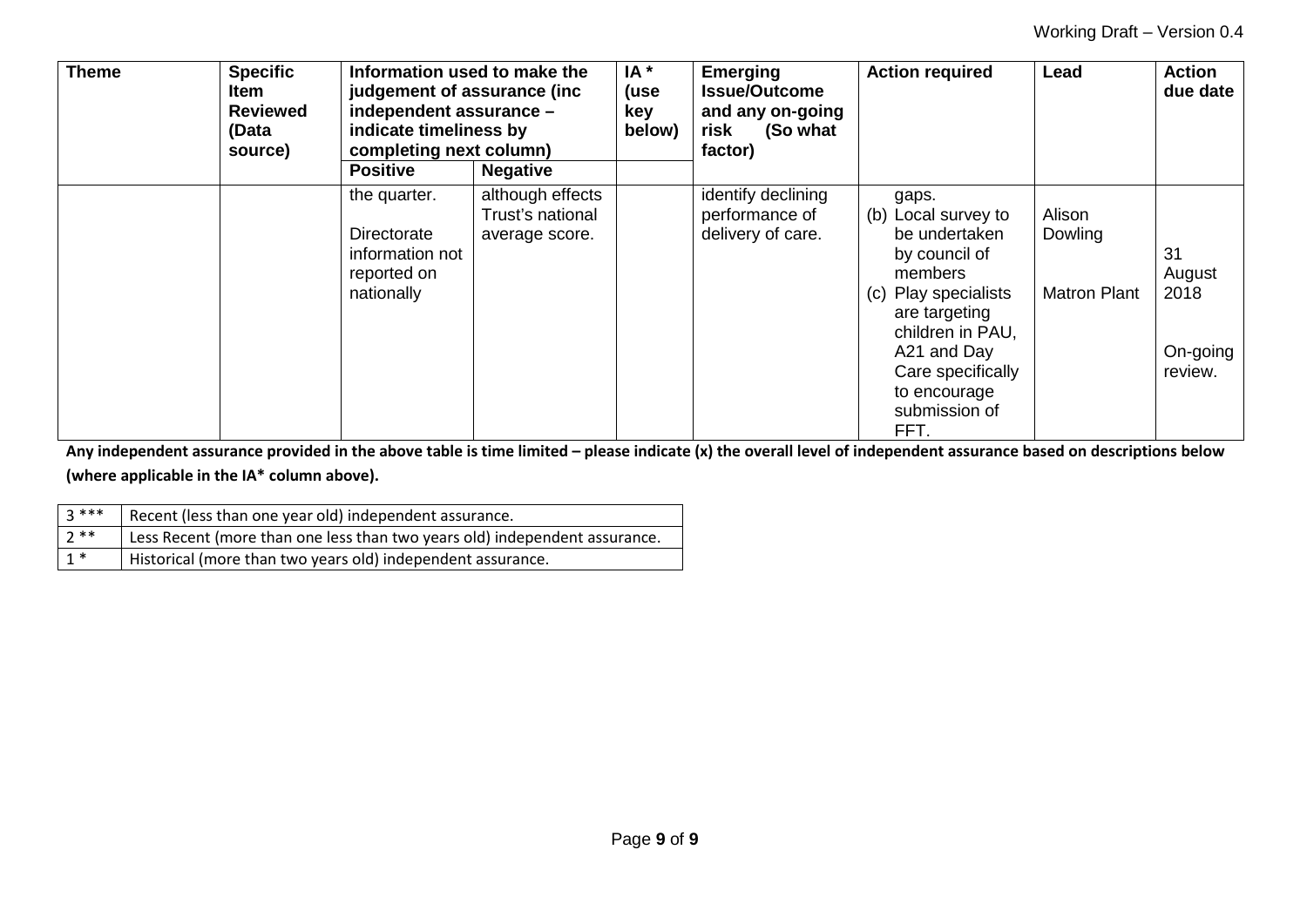## **Patient Experience Feedback - Division One Quarter One 2018/19**





## Top Five Themes of Closed Complaints



### Response Rates



Total complaints recorded represent a decrease of 22%



IHS **The Royal Wolverhampton NHS Trust** 

### **Highlights**

- PHSO No cases closed this quarter but 3 referrals – 2 for General Surgery and 1 for T & O (jointly with UHNM).
- All directorates received a reduction in complaints received with the exception of Obs and Gynae who experienced an additional 2 cases (or 17%) increase.
- PALS Concerns have reduced by 53% when compared to Q1 2017/18.

#### **Lowlights**

- Obstetrics & Gynaecology received the highest volume of complaints for the third consecutive quarter.
- Drop in recommendation rates for several key inpatient areas.

#### **Actions**

- D7 Gynae currently monitoring weekly real time information in relation to FFT results to highlight key themes of the 7% of patients who would not recommend.
- Patient Experience Team to deliver some outreach for the month of August specifically to gain views of patients who would not recommend for A9 SEU.
- Meeting arranged with contracted FFT provider in August to specifically concentrate on capturing and improving recommendation rates.

### Outcomes for complaints closed

| <b>RWT Outcomes (Div 1)</b> | <b>NHS Digital National Average</b> |  |  |  |  |
|-----------------------------|-------------------------------------|--|--|--|--|
| <b>16%</b> Not upheld       | 35.7% Not upheld                    |  |  |  |  |
| <b>69%</b> Partially upheld | <b>30.7% Partially upheld</b>       |  |  |  |  |
| 15% Upheld                  | <b>33.6%</b> Upheld                 |  |  |  |  |

## Safe & Effective | Kind & Caring | Exceeding Expectation **Safe & Effective | Kind & Caring | Exceeding Expectation**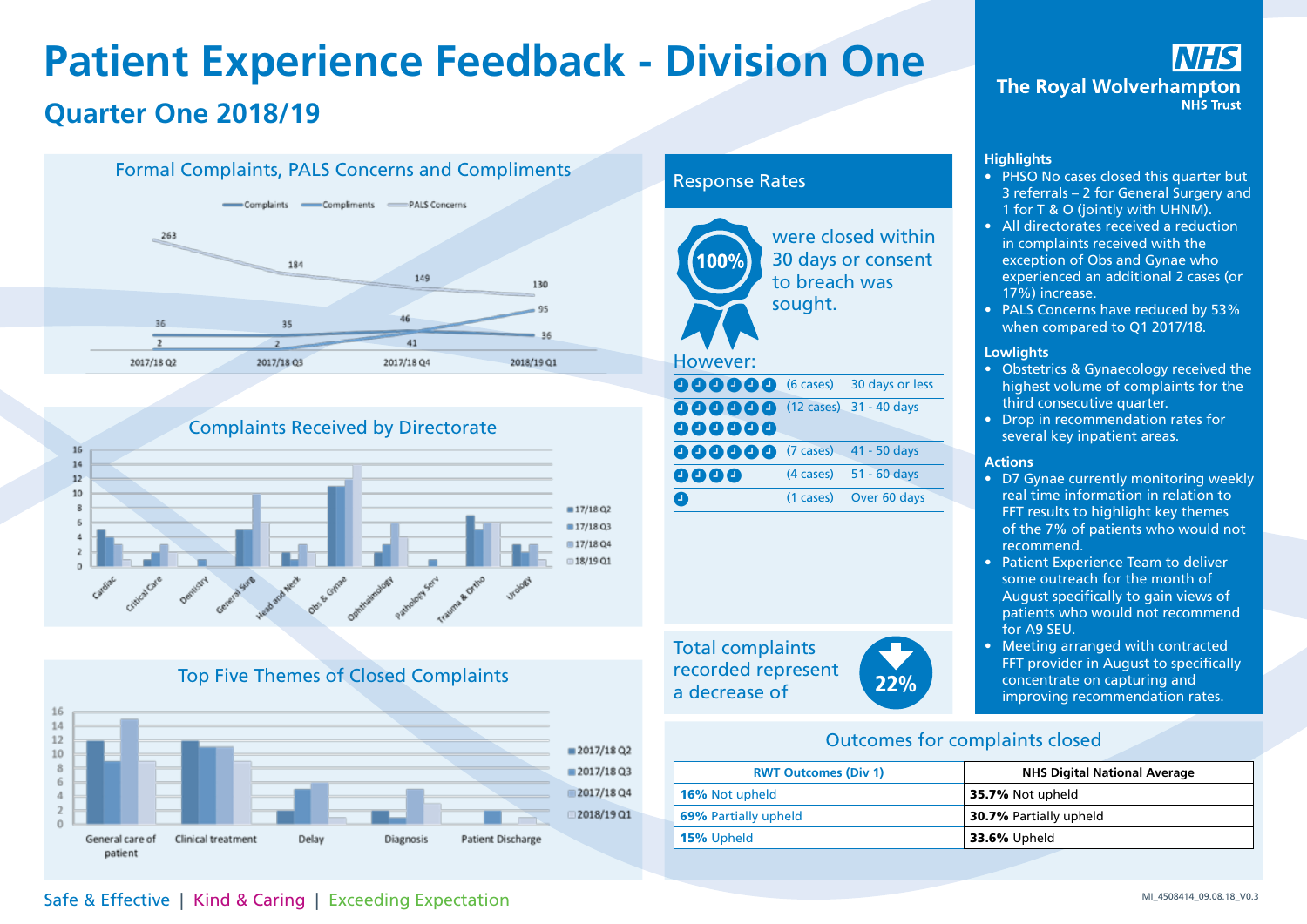## Division 1

## Quantitative (Response Rates)

| <b>Inpatients</b>                      | $\overline{1}$      | $\overline{2}$  | 3                   | $\overline{4}$      | 5                       | 6                   | <b>Responses</b>    | <b>Eligible</b>         |                         | <b>Last month</b><br><b>RR</b> | <b>Response</b><br>Rate        |  |
|----------------------------------------|---------------------|-----------------|---------------------|---------------------|-------------------------|---------------------|---------------------|-------------------------|-------------------------|--------------------------------|--------------------------------|--|
| A12                                    | 11                  | 5               | $\circ$             | $\mathbf 0$         | 1                       | $\mathbf 0$         | 17                  | 54                      |                         | 30%                            | 32%                            |  |
| A14                                    | 13                  | 5               | $\mathsf{O}\xspace$ | $\mathbf 0$         | $\mathbf 0$             | $\mathbf 0$         | 18                  | 55                      |                         | 31%                            | 33%                            |  |
| A21                                    | 5                   | 0               | $\mathsf{O}\xspace$ | $\mathsf{O}\xspace$ | 0                       | $\mathbf 0$         | $\overline{5}$      | 8                       |                         | 107%                           | 63%                            |  |
| A23                                    | 15                  | 6               | 1                   | $\mathbf 0$         | 1                       | $\mathbf 0$         | 23                  | 71                      |                         | 26%                            | 32%                            |  |
| A <sub>5</sub>                         | 12                  | 3               | $\overline{c}$      | $\mathbf{1}$        | 1                       | $\mathbf 0$         | 19                  | 57                      |                         | 24%                            | 33%                            |  |
| A <sub>6</sub>                         | 14                  | 1               | $\mathbf{1}$        | 1                   | $\mathbf 0$             | $\mathbf 0$         | 17                  | 50                      |                         | 17%                            | 34%                            |  |
| A9 SEU                                 | 63                  | 11              | 4                   | 4                   | 6                       | $\mathsf{O}\xspace$ | 88                  | 297                     |                         | 24%                            | 30%                            |  |
| <b>B14</b>                             | 49                  | $\overline{7}$  | $\overline{c}$      | $\mathbf 0$         | 0                       | $\mathbf{1}$        | 59                  | 163                     |                         | 42%                            | 36%                            |  |
| <b>B8</b>                              | 45                  | 6               | $\mathbf{0}$        | $\mathbf{0}$        | $\overline{2}$          | $\mathbf{1}$        | 54                  | 119                     |                         | 40%                            | 45%                            |  |
| C39 BSSU                               | 35                  | $\overline{4}$  | $\overline{1}$      | $\mathbf{1}$        | $\mathbf 0$             | $\mathbf 0$         | 41                  | 135                     |                         | 37%                            | 30%                            |  |
| D7 Gynae                               | 39                  | 11              | $\mathbf{3}$        | $\overline{2}$      | $\overline{c}$          | $\mathbf 0$         | 57                  | 194                     |                         | 33%                            | 29%                            |  |
| <b>HILTON</b>                          | 43                  | 6               | $\mathsf{O}\xspace$ | $\mathsf{O}\xspace$ | $\mathbf{1}$            | $\bf 0$             | 50                  | 135                     |                         | 49%                            | 37%                            |  |
| <b>ICCU</b>                            | $\mathsf{O}\xspace$ | $\overline{0}$  | $\overline{0}$      | $\overline{0}$      | $\overline{0}$          | $\mathbf{0}$        | $\mathsf{O}\xspace$ | $\overline{2}$          |                         | 33%                            | $0\%$                          |  |
| <b>Antenatal</b>                       | 1                   | $\overline{2}$  |                     | 3                   | 4                       | $\overline{5}$      | $6\phantom{a}$      | <b>Last month Total</b> |                         | <b>Total</b>                   |                                |  |
| <b>Total</b>                           | $\pmb{0}$           | 0               |                     | $\pmb{0}$           | $\pmb{0}$               | 0                   | $\pmb{0}$           | 0                       |                         |                                | $\pmb{0}$                      |  |
| <b>Birth</b>                           | 1                   | $\overline{2}$  |                     | 3                   | $\overline{\mathbf{4}}$ | $\overline{5}$      | $6\phantom{a}$      | <b>Last month RR</b>    |                         |                                | <b>Response Rate</b>           |  |
| <b>Birth CDS</b>                       | $\mathsf 3$         | $\mathbf{0}$    |                     | $\overline{0}$      | $\mathbf 0$             | $\mathbf 0$         | $\mathbf 0$         | 1%                      |                         | 2%                             |                                |  |
| <b>MLU</b>                             | 35                  | $\mathbf{1}$    |                     | 0                   | $\mathsf{O}\xspace$     | 1                   | $\mathsf{O}\xspace$ | 19%                     |                         |                                | 19%                            |  |
| <b>Total</b>                           | 38                  | 1               |                     | 0                   | $\mathbf 0$             | $\overline{1}$      | $\mathbf 0$         | 20%                     |                         | 10%                            |                                |  |
| <b>Postnatal</b><br>Ward               | 1                   | $\overline{2}$  |                     | 3                   | $\overline{4}$          | $\overline{5}$      | $6\phantom{a}$      | <b>Last month Total</b> |                         | <b>Total</b>                   |                                |  |
| <b>Total</b>                           | 20                  | 3               |                     | 1                   | 1                       | $\mathsf{O}\xspace$ | $\mathbf{1}$        | 50                      |                         | 26                             |                                |  |
| <b>Postnatal</b><br><b>Community</b>   | 1                   | $\overline{2}$  |                     | 3                   | 4                       | 5                   | 6                   |                         | <b>Last month Total</b> |                                | <b>Total</b>                   |  |
| Total                                  | $\mathbf 0$         | $\mathbf{0}$    |                     | 0                   | $\mathbf{0}$            | $\mathsf{O}\xspace$ | 0                   | 0                       |                         |                                | $\mathsf{O}\xspace$            |  |
| Day Cases                              | $\mathbf{1}$        | $\overline{2}$  |                     | 3                   | 4                       | $\overline{5}$      | $6\phantom{a}$      | <b>Responses</b>        | Eligible                | Last month<br><b>RR</b>        | Response<br>Rate               |  |
| A16 Appleby                            | 103                 | 15              |                     | $\overline{3}$      | $\mathbf{0}$            | $\overline{c}$      | $\mathsf{O}\xspace$ | 123                     | 366                     | 27%                            | 34%                            |  |
| A33 MJW                                | 98                  | 19              |                     | 5                   | $\sqrt{3}$              | 0                   | $\mathbf{1}$        | 126                     | 344                     | 35%                            | 35%                            |  |
| DCU                                    | 54                  | 5               |                     | $\overline{c}$      | $\overline{2}$          | $\mathsf{O}\xspace$ | $\mathsf{O}\xspace$ | 63                      | 216                     | 26%                            | 29%                            |  |
| <b>DURNALL</b>                         | 17                  | $6\phantom{1}6$ |                     | 4                   | $\mathsf{O}\xspace$     | $\mathsf{O}\xspace$ | $\mathsf{O}\xspace$ | 27                      | 327                     | 9%                             | 8%                             |  |
| <b>Outpatients</b><br><b>Trustwide</b> | $\blacksquare$      |                 | $\overline{2}$      | 3                   | 4                       | $\overline{5}$      | $6\phantom{a}$      | <b>Total</b>            | Eligible                | Last<br>month<br><b>RR</b>     | <b>Response</b><br><b>Rate</b> |  |
| Total                                  | 7053                |                 | 1458                | 223                 | 82                      | 125                 | 97                  | 9038                    | 53032                   | 18%                            | 17%                            |  |

## Trust vs National Average\*

|                       |              | <b>Response Rate</b>       |              | <b>Non Recommends</b>      | <b>Recommends</b> |                            |  |
|-----------------------|--------------|----------------------------|--------------|----------------------------|-------------------|----------------------------|--|
| Department            | <b>Trust</b> | <b>National</b><br>Average | <b>Trust</b> | <b>National</b><br>Average | <b>Trust</b>      | <b>National</b><br>Average |  |
| A&E                   | 16%          | 13%                        | 8%           | 9%                         | 86%               | 84%                        |  |
| Inpatients & Day Case | 30%          | 23%                        | 4%           | 2%                         | 91%               | 96%                        |  |
| Outpatients           | 17%          | 6%                         | 2%           | 3%                         | 94%               | 93%                        |  |
| <b>Birth</b>          | 10%          | 21%                        | 3%           | $0\%$                      | 98%               | 97%                        |  |

\*Please Note, national average taken from NHS England statistics for March, this figure will be updated on a quarterly basis

## Qualitative (Recommendation Rate)

| <b>Inpatients</b>                    | <b>Total Surveys</b> | <b>Recommends</b> | <b>Non</b><br><b>Recommends</b> | % Non<br><b>Recommends</b> | <b>Positive Last</b><br>month | % Recommends |
|--------------------------------------|----------------------|-------------------|---------------------------------|----------------------------|-------------------------------|--------------|
| A12                                  | 17                   | 16                | $\mathbf{1}$                    | 6%                         | 100%                          | 94%          |
| A14                                  | 18                   | 18                | $\mathbf 0$                     | 0%                         | 100%                          | 100%         |
| A21                                  | $\overline{5}$       | 5                 | $\mathbf 0$                     | 0%                         | 87%                           | 100%         |
| A23                                  | 23                   | 21                | 1                               | 4%                         | 100%                          | 91%          |
| A <sub>5</sub>                       | 19                   | 15                | $\overline{c}$                  | 11%                        | 80%                           | 79%          |
| A <sub>6</sub>                       | 17                   | 15                | $\mathbf{1}$                    | 6%                         | 100%                          | 88%          |
| A9 SEU                               | 88                   | 74                | 10                              | 11%                        | 87%                           | 84%          |
| <b>B14</b>                           | 59                   | 56                | $\mathbf 0$                     | 0%                         | 98%                           | 95%          |
| B <sub>8</sub>                       | 54                   | 51                | $\overline{2}$                  | 4%                         | 92%                           | 94%          |
| C39 BSSU                             | 41                   | 39                | $\mathbf{1}$                    | 2%                         | 94%                           | 95%          |
| D7 Gynae                             | 57                   | 50                | $\overline{4}$                  | 7%                         | 82%                           | 88%          |
| <b>HILTON</b>                        | 50                   | 49                | $\mathbf{1}$                    | 2%                         | 96%                           | 98%          |
| <b>ICCU</b>                          | $\Omega$             | $\Omega$          | $\Omega$                        | 0%                         | 100%                          | 0%           |
| <b>Antenatal</b>                     | <b>Total Surveys</b> | <b>Recommends</b> | <b>Non</b><br><b>Recommends</b> | % Non<br><b>Recommends</b> | <b>Positive Last</b><br>month | % Recommends |
| <b>Total</b>                         | $\mathbf{0}$         | $\mathbf{0}$      | $\mathbf 0$                     | 0%                         | 0%                            | 0%           |
| <b>Birth</b>                         | <b>Total Surveys</b> | <b>Recommends</b> | <b>Non</b><br><b>Recommends</b> | % Non<br><b>Recommends</b> | <b>Positive Last</b><br>month | % Recommends |
| <b>Birth CDS</b>                     | 3                    | 3                 | $\mathbf{0}$                    | 100%                       | 100%                          | 100%         |
| <b>MLU</b>                           | 37                   | 36                | $\mathbf{1}$                    | 97%                        | 97%                           | 97%          |
| <b>Total</b>                         | 40                   | 39                | $\overline{1}$                  | 98%                        | 97%                           | 98%          |
| <b>Postnatal Ward</b>                | <b>Total Surveys</b> | <b>Recommends</b> | <b>Non</b><br><b>Recommends</b> | % Non<br><b>Recommends</b> | <b>Positive Last</b><br>month | % Recommends |
| <b>Total</b>                         | 26                   | 23                | $\mathbf{1}$                    | 4%                         | 98%                           | 88%          |
| <b>Postnatal</b><br><b>Community</b> | <b>Total Surveys</b> | <b>Recommends</b> | <b>Non</b><br><b>Recommends</b> | % Non<br><b>Recommends</b> | <b>Positive Last</b><br>month | % Recommends |
| Total                                | 0                    | 0                 | $\mathbf 0$                     | 0%                         | 0%                            | 0%           |
| <b>Day Cases</b>                     | <b>Total Surveys</b> | <b>Recommends</b> | <b>Non</b><br><b>Recommends</b> | % Non<br><b>Recommends</b> | <b>Positive Last</b><br>month | % Recommends |
| A16 Appleby                          | 123                  | 118               | $\overline{2}$                  | 2%                         | 93%                           | 96%          |
| A33 MJW                              | 126                  | 117               | 3                               | 2%                         | 94%                           | 93%          |
| C41                                  | 42                   | 39                | $\overline{2}$                  | 5%                         | 80%                           | 93%          |
| DCU                                  | 63                   | 59                | $\overline{2}$                  | 3%                         | 96%                           | 94%          |
| <b>DURNALL</b>                       | 27                   | 23                | $\mathbf{0}$                    | 0%                         | 76%                           | 85%          |
| <b>REHAB DAY UNIT</b>                | 11                   | 10                | $\mathbf{0}$                    | 0%                         | $0\%$                         | 91%          |
| Total                                | 392                  | 366               | $\overline{9}$                  | 2%                         | 91%                           | 93%          |
| <b>Outpatients</b><br>(Trust wide)   | <b>Total Surveys</b> | <b>Recommends</b> | <b>Non</b><br><b>Recommends</b> | % Non<br><b>Recommends</b> | <b>Positive Last</b><br>month | % Recommends |
| <b>Total</b>                         | 9038                 | 8511              | 207                             | 2%                         | 93%                           | 94%          |

## RAG Rating Key

| 90% and above recommendations |
|-------------------------------|
| $80 - 89%$                    |
| 79% and below                 |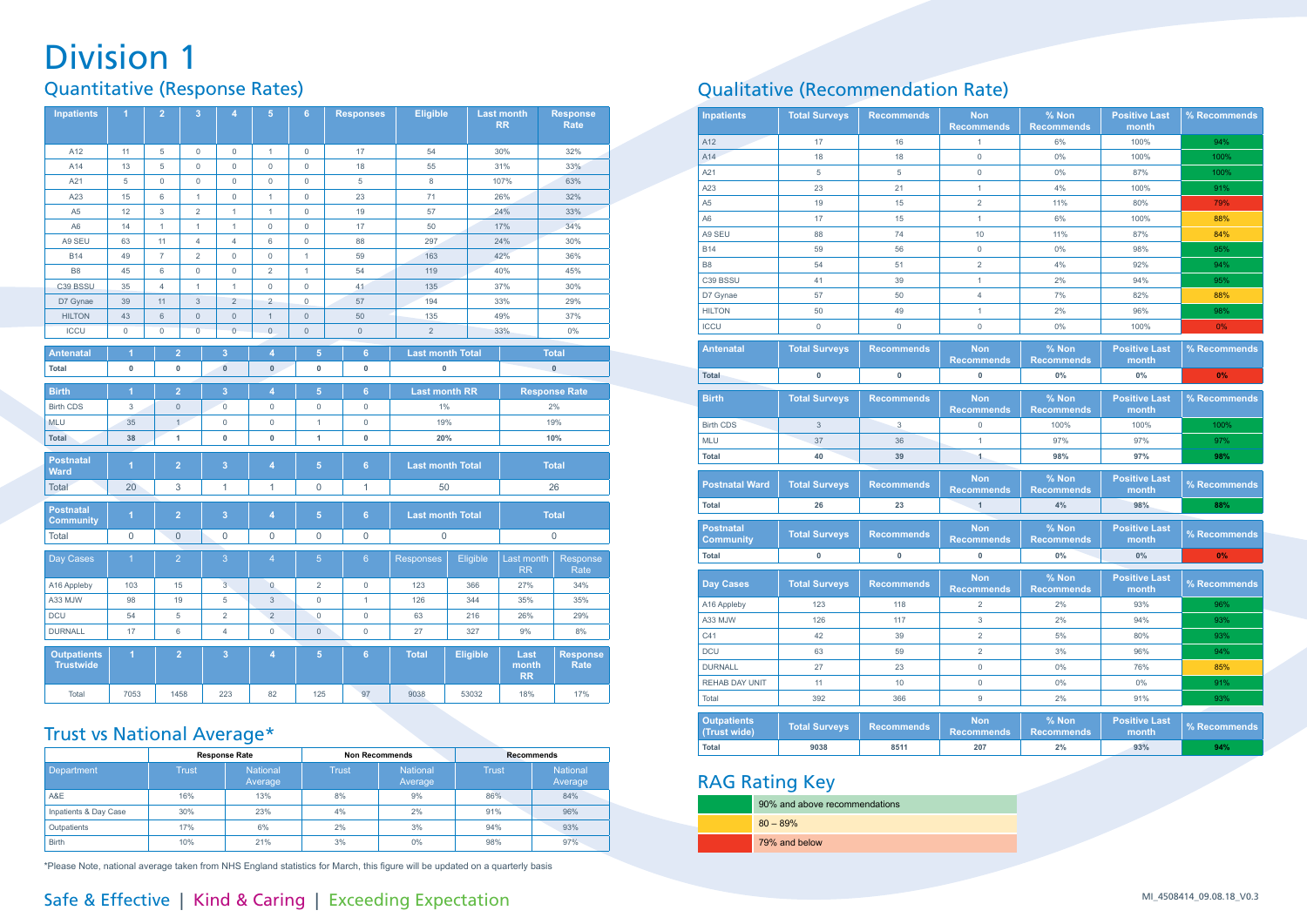## **Patient Experience Feedback - Division Two Quarter One 2018/19**







### Response Rates



Total complaints recorded represent a decrease of 33%



**The Royal Wolverhampton NHS Trust** 

#### **Highlights**

- PHSO There were 2 cases closed this quarter, ED (not upheld) and Respiratory (partly upheld with no financial redress).
- ED experienced a reduction of complaints of 48% - and the FFT recommendation rate is above national average at 86%.

#### **Lowlights**

- Drop in recommendation rates for several key inpatient areas.
- Wards C24 and C25 FFT recommendation rates are rated red (score 79% or below).

#### **Actions**

- Meeting arranged with contracted FFT provider in August to specifically concentrate on capturing and improving recommendation rates.
- Wards C24 and C25 to increase the FFT response and recommendation rates – the survey will be installed on electronic ward devices.

## Outcomes for complaints closed

| <b>RWT Outcomes (Div 2)</b> | <b>NHS Digital National Average</b> |
|-----------------------------|-------------------------------------|
| 80% Not upheld              | 35.7% Not upheld                    |
| <b>16%</b> Partially upheld | <b>30.7% Partially upheld</b>       |
| 4% Upheld                   | <b>33.6% Upheld</b>                 |

Safe & Effective | Kind & Caring | Exceeding Expectation **Safe & Effective | Kind & Caring | Exceeding Expectation**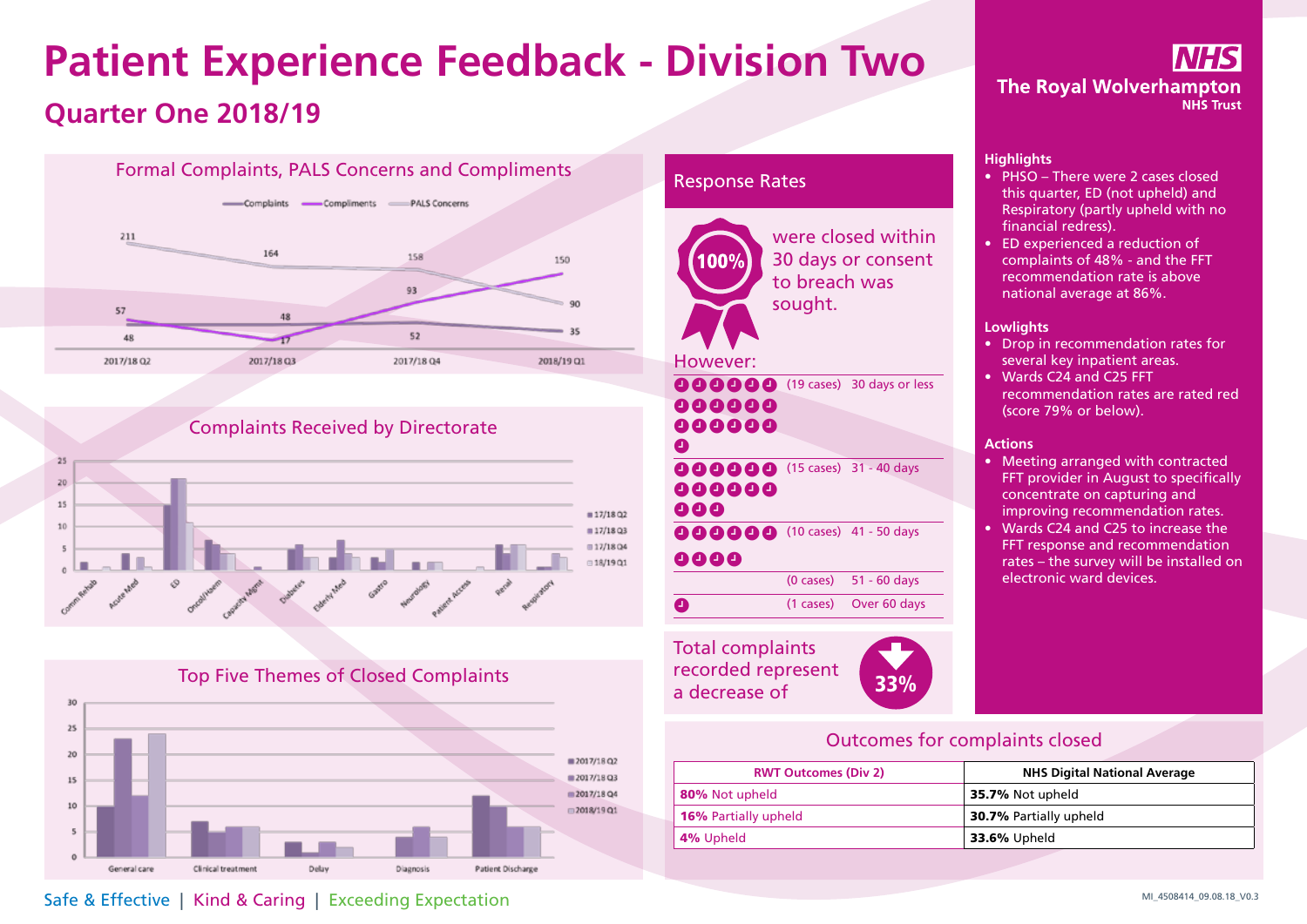## Division 2

## Quantitative (Response Rates)

| <b>Emergency</b><br><b>Department</b>  | $\overline{1}$       | $\overline{2}$ | $\overline{3}$ | $\overline{4}$ | 5              | 6               | <b>Responses</b> | <b>Eligible</b> | <b>RR last</b><br>month    | <b>Response</b><br>Rate |
|----------------------------------------|----------------------|----------------|----------------|----------------|----------------|-----------------|------------------|-----------------|----------------------------|-------------------------|
| <b>AE</b>                              | 954                  | 224            | 63             | 45             | 88             | 17              | 1391             | 8323            | 100%                       | 17%                     |
| $ED$ ><br><b>PAEDS</b>                 | 36                   | 3              | $\mathbf{1}$   | 3              | $\mathbf 0$    | 3               | 46               | 46              | 15%                        | 100%                    |
| MIU                                    | 167                  | 37             | 4              | 5              | 6              | 2               | 221              | 1016            | 21%                        | 22%                     |
| <b>PHOENIX</b>                         | 172                  | 43             | $\overline{7}$ | $\overline{2}$ | 11             | $\mathbf{1}$    | 236              | 2105            | 100%                       | 11%                     |
| Total                                  | 1329                 | 307            | 75             | 55             | 105            | 23              | 1894             | 11490           | 16%                        | 16%                     |
| Inpatients                             | $\mathbf{1}$         | $\overline{2}$ | $\overline{3}$ | $\overline{4}$ | $\overline{5}$ | $6\overline{6}$ | <b>Responses</b> | Eligible        | Last month<br><b>RR</b>    | Response<br>Rate        |
| A7                                     | 3                    | 5              | $\mathbf{0}$   | $\mathbf 0$    | $\mathbf 0$    | $\mathsf 0$     | 8                | 18              | 94%                        | 44%                     |
| A <sub>8</sub>                         | 18                   | 5              | $\mathbf{1}$   | $\mathbf 0$    | 1              | $\overline{0}$  | 25               | 71              | 52%                        | 35%                     |
| B <sub>11</sub> CHU                    | 12                   | $\overline{2}$ | $\overline{0}$ | $\overline{0}$ | $\overline{0}$ | $\overline{0}$  | 14               | 31              | 22%                        | 45%                     |
| B <sub>12</sub> ASU                    | 13                   | $\overline{4}$ | $\overline{1}$ | $\Omega$       | $\mathbf{1}$   | $\mathbf{1}$    | 20               | 63              | 44%                        | 32%                     |
| <b>B7</b>                              | $\mathbf 0$          | $\mathbf{0}$   | $\mathbf 0$    | $\overline{0}$ | $\overline{0}$ | $\overline{0}$  | $\overline{0}$   | $\mathbf{0}$    | 100%                       | $0\%$                   |
| C <sub>15</sub>                        | 3                    | $\overline{2}$ | $\overline{0}$ | $\overline{0}$ | $\overline{0}$ | $\mathbf 0$     | 5                | 44              | 16%                        | 11%                     |
| C16                                    | 8                    | 3              | $\mathbf{1}$   | $\mathbf{0}$   | $\mathbf 0$    | $\mathbf{1}$    | 13               | 61              | 13%                        | 21%                     |
| C <sub>17</sub>                        | 5                    | $\mathbf{0}$   | $\overline{0}$ | $\mathbf 0$    | $\mathbf 0$    | $\mathbf 0$     | 5                | 20              | 29%                        | 25%                     |
| C <sub>18</sub>                        | $\overline{4}$       | 3              | $\overline{0}$ | $\mathbf{1}$   | $\mathbf 0$    | $\overline{0}$  | 8                | 40              | 35%                        | 20%                     |
| C <sub>19</sub>                        | 6                    | 3              | 0              | $\mathbf 0$    | $\mathbf 0$    | $\mathbf 0$     | 9                | 43              | 41%                        | 21%                     |
| C21 AMU                                | 45                   | 9              | $\overline{4}$ | $\mathbf 0$    | 3              | $\mathbf 0$     | 61               | 250             | 27%                        | 24%                     |
| C <sub>22</sub>                        | 9                    | $\mathbf{0}$   | $\mathbf{1}$   | $\mathbf 0$    | $\mathbf 0$    | 0               | 10               | 20              | 14%                        | 50%                     |
| C <sub>24</sub>                        | 19                   | $\overline{4}$ | $\mathbf{1}$   | $\mathbf{1}$   | $\overline{4}$ | $\mathbf{1}$    | 30               | 104             | 19%                        | 29%                     |
| C <sub>25</sub>                        | 5                    | $\overline{2}$ | $\mathbf{1}$   | $\Omega$       | 3              | 0               | 11               | 34              | 17%                        | 32%                     |
| C <sub>35</sub><br>Deansley            | 6                    | $\mathbf{1}$   | $\Omega$       | $\Omega$       | $\Omega$       | $\Omega$        | $\overline{7}$   | 20              | 20%                        | 35%                     |
| <b>FAIROAK</b>                         | 5                    | $\overline{4}$ | 0              | $\mathbf 0$    | $\mathbf 0$    | $\mathbf 0$     | 9                | 21              | 26%                        | 43%                     |
| W <sub>1</sub>                         | 13                   | 5              | $\overline{0}$ | $\mathbf 0$    | $\mathbf 0$    | $\mathbf{1}$    | 19               | 25              | 20%                        | 76%                     |
| W <sub>2</sub>                         | 6                    | $\overline{2}$ | $\overline{0}$ | $\mathbf{1}$   | $\mathbf 0$    | $\overline{0}$  | 9                | 16              | 83%                        | 56%                     |
| Day Cases                              | $\mathbf{1}$         | $\overline{2}$ | 3              | $\overline{4}$ | $\overline{5}$ | $6\phantom{a}$  | <b>Responses</b> | Eligible        | Last month<br><b>RR</b>    | Response<br>Rate        |
| <b>REHAB DAY</b><br><b>UNIT</b>        | 10                   | $\mathbf{0}$   | 0              | $\mathbf{0}$   | $\mathbf 0$    | 1               | 11               | 11              | 0%                         | 100%                    |
| <b>Outpatients</b><br><b>Trustwide</b> | $\blacktriangleleft$ | $\overline{2}$ | 3              | 4              | $\overline{5}$ | 6               | <b>Total</b>     | Eligible        | Last<br>month<br><b>RR</b> | <b>Response</b><br>Rate |
| Total                                  | 7053                 | 1458           | 223            | 82             | 125            | 97              | 9038             | 53032           | 18%                        | 17%                     |

## Trust vs National Average\*

|                       |       | <b>Response Rate</b>       |       | <b>Non Recommends</b> | <b>Recommends</b> |                     |  |
|-----------------------|-------|----------------------------|-------|-----------------------|-------------------|---------------------|--|
| Department            | Trust | <b>National</b><br>Average | Trust | National<br>Average   | Trust             | National<br>Average |  |
| A&E                   | 16%   | 13%                        | 8%    | 9%                    | 86%               | 84%                 |  |
| Inpatients & Day Case | 30%   | 23%                        | 4%    | 2%                    | 91%               | 96%                 |  |
| Outpatients           | 17%   | 6%                         | 2%    | 3%                    | 94%               | 93%                 |  |
| <b>Birth</b>          | 10%   | 21%                        | 3%    | 0%                    | 98%               | 97%                 |  |

\*Please Note, national average taken from NHS England statistics for March, this figure will be updated on a quarterly basis

## Qualitative (Recommendation Rate)

| <b>Emergency</b><br><b>Department</b> | <b>Total Surveys</b> | <b>Recommends</b> | $%$ Non<br><b>Non</b><br><b>Recommends</b><br><b>Recommends</b><br>month |                            | <b>Positive Last</b>          | % Recommends |
|---------------------------------------|----------------------|-------------------|--------------------------------------------------------------------------|----------------------------|-------------------------------|--------------|
| <b>AE</b>                             | 1391                 | 1178              | 133                                                                      | 10%                        | 100%                          | 85%          |
| $ED$ > $PAEDS$                        | 46                   | 39                | $\mathbf{3}$                                                             | 7%                         | 85%                           | 85%          |
| <b>MIU</b>                            | 221                  | 204               | 11                                                                       | 5%                         | 95%                           | 92%          |
| <b>PHOENIX</b>                        | 236                  | 215               | 13                                                                       | 6%                         | 88%                           | 91%          |
| Total                                 | 1894                 | 1636              | 160                                                                      | 8%                         | 87%                           | 86%          |
| <b>Inpatients</b>                     | <b>Total Surveys</b> | <b>Recommends</b> | <b>Non</b><br><b>Recommends</b>                                          | % Non<br><b>Recommends</b> | <b>Positive Last</b><br>month | % Recommends |
| A7                                    | 8                    | 8                 | $\mathbf 0$                                                              | 0%                         | 94%                           | 100%         |
| A <sub>8</sub>                        | 25                   | 23                | $\mathbf{1}$                                                             | 4%                         | 96%                           | 92%          |
| B <sub>11</sub> CHU                   | 14                   | 14                | $\mathbf 0$                                                              | 0%                         | 90%                           | 100%         |
| B <sub>12</sub> ASU                   | 20                   | 17                | $\mathbf{1}$                                                             | 5%                         | 83%                           | 85%          |
| <b>B7</b>                             | $\mathbf 0$          | $\mathbf 0$       | $\mathbf 0$                                                              | 0%                         | 100%                          | 0%           |
| C <sub>15</sub>                       | 5                    | 5                 | $\mathbf 0$                                                              | 0%                         | 86%                           | 100%         |
| C <sub>16</sub>                       | 13                   | 11                | $\mathbf{0}$                                                             | 0%                         | 71%                           | 85%          |
| C <sub>17</sub>                       | 5                    | 5                 | $\mathbf 0$                                                              | 0%                         | 80%                           | 100%         |
| C <sub>18</sub>                       | 8                    | $\overline{7}$    | 1                                                                        | 13%                        | 82%                           | 88%          |
| C <sub>19</sub>                       | 9                    | 9                 | $\mathbf 0$                                                              | 0%                         | 93%                           | 100%         |
| C21 AMU                               | 61                   | 54                | 3                                                                        | 5%                         | 86%                           | 89%          |
| C <sub>22</sub>                       | 10                   | 9                 | $\Omega$                                                                 | 0%                         | 75%                           | 90%          |
| C <sub>24</sub>                       | 30                   | 23                | 5                                                                        | 17%                        | 67%                           | 77%          |
| C <sub>25</sub>                       | 11                   | $\overline{7}$    | 3                                                                        | 27%                        | 100%                          | 64%          |
| C35 Deansley                          | $\overline{7}$       | $\overline{7}$    | $\mathbf{0}$                                                             | 0%                         | 100%                          | 100%         |
| <b>FAIROAK</b>                        | 9                    | 9                 | $\mathbf{0}$                                                             | 0%                         | 100%                          | 100%         |
| W1                                    | 19                   | 18                | $\mathbf{0}$                                                             | $0\%$                      | 100%                          | 95%          |
| W <sub>2</sub>                        | 9                    | 8                 | $\overline{1}$                                                           | 11%                        | 100%                          | 89%          |
| Day Cases                             | <b>Total Surveys</b> | <b>Recommends</b> | <b>Non</b><br>Recommends                                                 | % Non<br>Recommends        | <b>Positive Last</b><br>Month | % Recommends |
| C <sub>41</sub>                       | 42                   | 39                | $\overline{2}$                                                           | 5%                         | 80%                           | 93%          |

## RAG Rating Key

| 90% and above recommendations |
|-------------------------------|
| $80 - 89%$                    |
| 79% and below                 |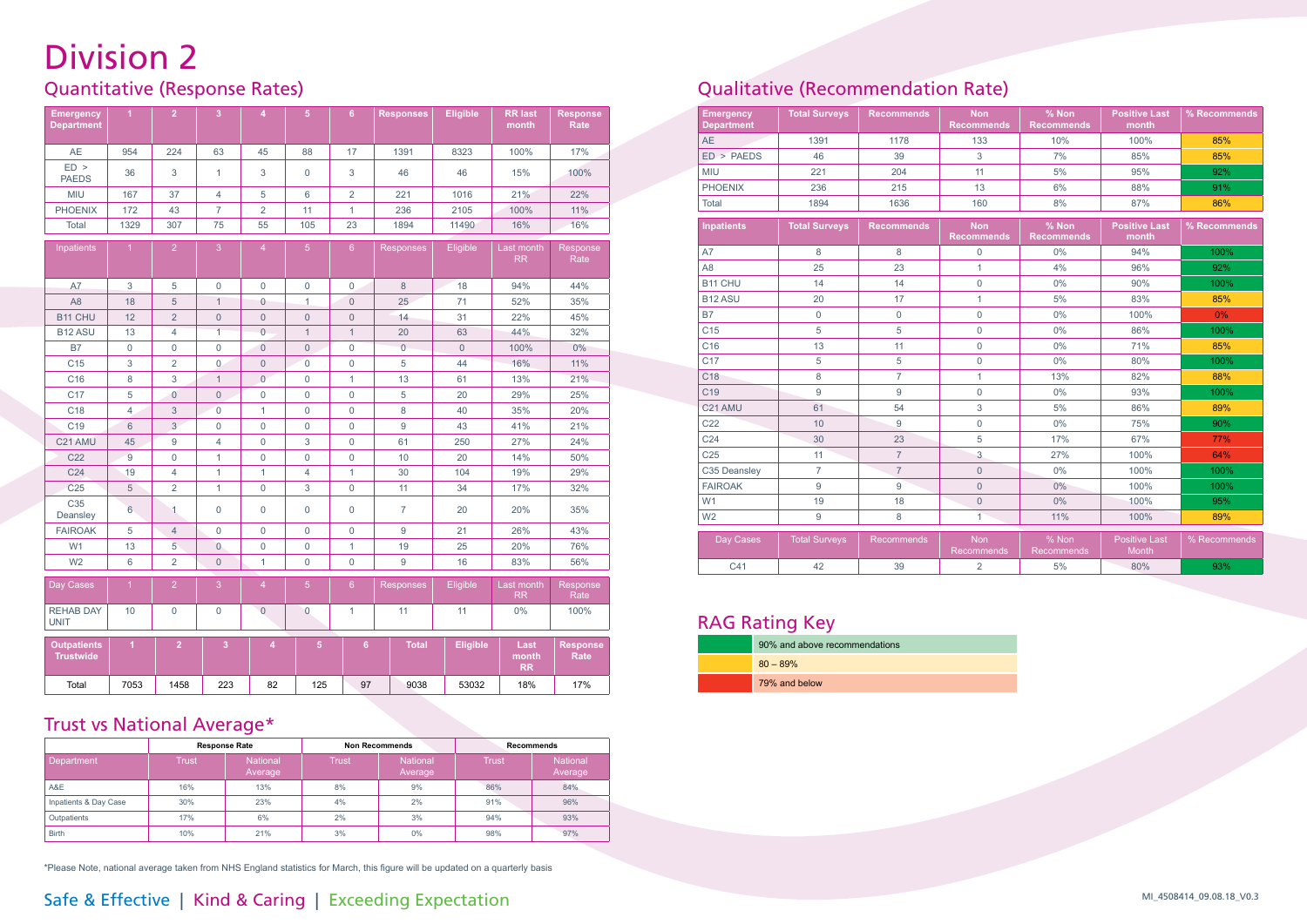## **Patient Experience Feedback - Division Three Quarter One 2018/19**





## Complaints Received by Directorate

## Top Five Themes of Closed Complaints



### Response Rates



30 days or consent to breach was sought.

(13 cases) 30 days or less

|  | $(0 \text{ cases})$ 31 - 40 days |
|--|----------------------------------|
|  | $(0 \text{ cases})$ 41 - 50 days |
|  | $(0 \text{ cases})$ 51 - 60 days |
|  | (0 cases) Over 60 days           |
|  |                                  |

Total complaints recorded represent a decrease of 33%



**NHS The Royal Wolverhampton NHS Trust** 

#### **Highlights**

- PHSO No cases closed this period although one case has been referred for consideration (Dermatology).
- All complaints closed were completed within the organisational 30 working day timeframe.
- FFT for Community has increased it's recommendation rate from 89% to 92%.

#### **Lowlights**

• Several key areas for Paediatrics do not appear to have any responses for FFT, promotional material previously provided.

#### **Actions**

- Meeting arranged with contracted FFT provider in August to specifically concentrate on capturing and improving recommendation rates.
- Investigative work ongoing with FFT provider and informatics team as to the reasons why Paediatrics are not showing automated FFT surveys.
- Local survey being undertaken by Council of Members on children's ward to supplement findings of the National Children and Young People Survey.
- Children's services continue to meet on monthly basis to review and address patient feedback and methodologies for consideration.
- The play specialists are targeting children in PAU, A21 and Day Care, specifically to encourage submission of FFT

## Outcomes for complaints closed

| <b>RWT Outcomes (Div 3)</b> | <b>NHS Digital National Average</b> |
|-----------------------------|-------------------------------------|
| <b>15%</b> Not upheld       | 35.7% Not upheld                    |
| <b>70%</b> Partially upheld | <b>30.7% Partially upheld</b>       |
| <b>15%</b> Upheld           | <b>33.6%</b> Upheld                 |

## Safe & Effective | Kind & Caring | Exceeding Expectation **Safe & Effective | Kind & Caring | Exceeding Expectation**